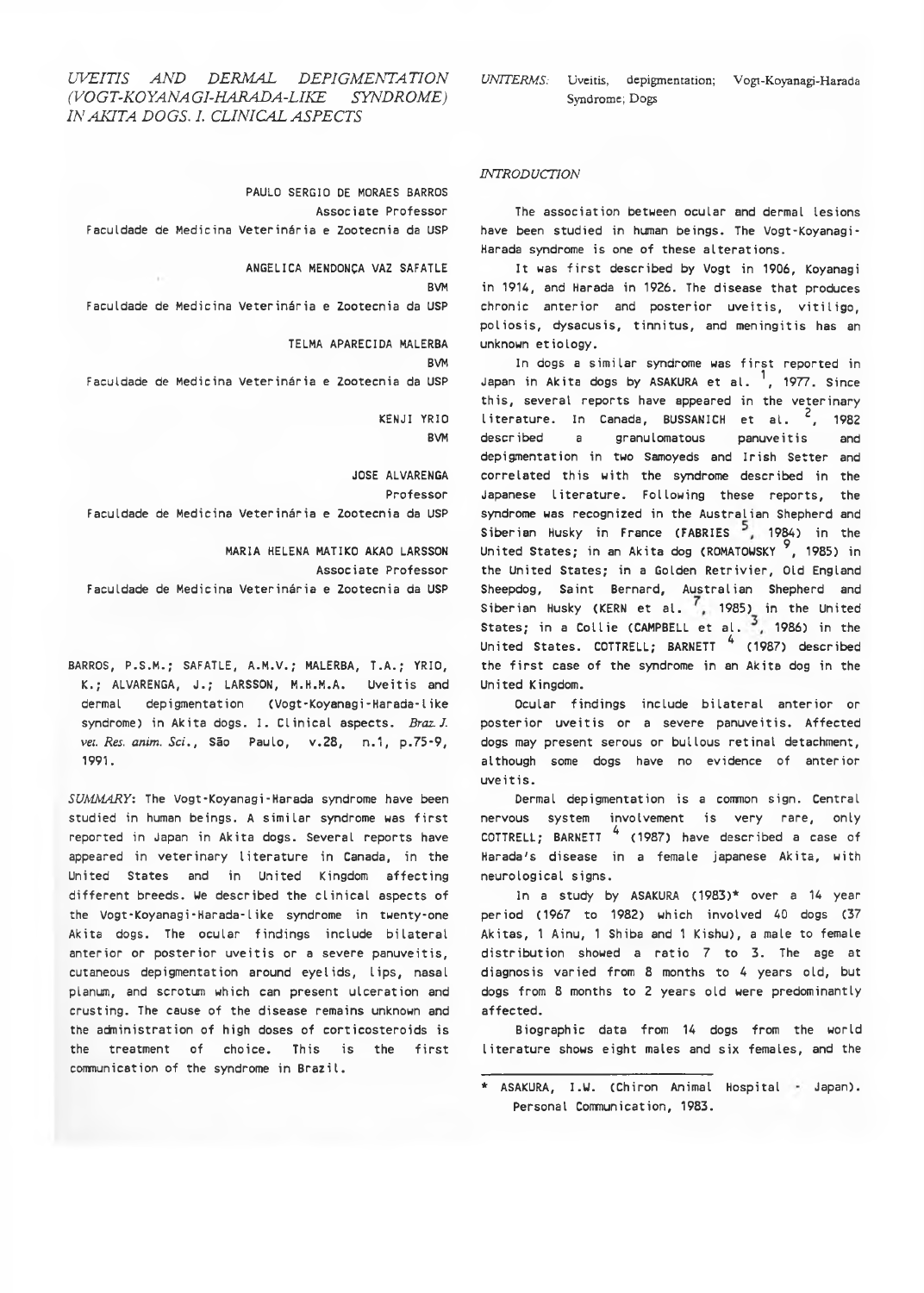age of the patients ranged from 13 months to six years (mean age 2.8 years) (MORGAN 8, 1989).

As in human beings, the cause of the disease in dogs remains unknown, although basic laboratory data, a search for infectious agent, and immunological assays were conducted (KERN et al.  $^7$  1985).

Topical and subconjunctival corticosteroids, topical atropine, and systemic corticosteroids in immunossupressive doses are usually used (MORGAN 1989).

This paper describes twenty-one cases of uveitis and dermal depigmentation in the Akita dog. These are the first reports of the disease in Brazil.

## *MA TER1AL AND METHOD*

Twenty-one Akita dogs, 15 males and 6 females, 7 months to 6 years old, were examined by the Ophthalmology Section of the Veterinary Hospital of the University of São Paulo. The dogs were examined by biomicroscopy\*\*, Schirmer Tear Test\*\*\* , Tonometry (Schiotz)\*\*\*\*, and direct ophthalmoscopy\*\*\*\*\* .

#### *RESULTS AND DISCUSSION*

In this report, the sex distribution showed a ratio of 5 males to 2 females, which is similar to that described by ASAKURA (1983)\* , but different from the findings of HASEGAWA <sup>6</sup> (1985) and MORGAN <sup>8</sup> (1989) who indicated that no sex predispodition existed. The age at diagnosis varied from 7 to 72 months with the following distribution: age of 12 months or less - 4 dogs; 13 months to 30 months - 13 dogs; 31 to 72 months - 4 dogs; which is similar to the age distribution described in the literature.

The symptoms referred to by the owners were: poor vision red eyes, and blepharospasm with excessive lacrimation. The clinical findings included varying deepness of corneal opacity (Fig. 1A), and conjunctival and episcleral congestion. Smooth keratic precipitates and aqueous flare could be detected in cases where the cornea was not so cloudy as to avoid the examination of the anterior segment, and early in the course of the disease. Anterior capsule pigment deposition and hyphema were seen in a few cases. Posterior synechiae in a variable extension were seen in all cases (Fig. 1A). The iris depigmentation, a not so common sign was seen in one dog (Fig. 1B). Vitreous opacity an cataract formation were seen in most cases, and ocular fundus examination was not possible because of corneal opacity. Some dogs exhibited retinal depigmentation, papiledema and lack of blood vessels. Secondary glaucoma and lens luxation were common. In 5 patients with buphthalmia and blindness, hyphema, descemet's fracture and profound corneal neovascularization were present.

Cutaneous depigmentation was typically present around eyelids, lips, nasal planun (Fig. 1C), and scrotum.

Only two dogs with chronic disease and not receiving treatment had ulceration and crusting of the depigmentated areas (Fig. 1D), and a lichenoid dermatitis reaction was revealed skin biopsies as reported by SCOTT  $^{10}$  (1984).

The adninistration of high doses of prednisone "per os", and topical dexamethasone (ointment and eye drops) and atropine (eye drops) kept the eyes under control for variable periods of time, but dogs with secondary glaucoma did not respond satisfactorily to therapy. Cutaneous repigmentation ocurred following successful treatment. Six patients are presently under control, and their visual condition is good. When we attempted to diminish the oral corticosteroids dose below immunossupressive levels the symptoms returned. There was no follow-up on 8 dogs.

The common occurence of meningitis and dysacousia reported in human patients has not been recognized in dogs, with only COTTRELL; BARNETT  $\frac{4}{1987}$  describing a case of a young japanese Akita showing neurological abnormalities. In one of our cases, a reference to dysacousia was made by the owner, but could not be confirmed.

The search for the cause of this disease is in progress. HASEGAWA <sup>6</sup> (1985) described clinical cases in Akita dogs in Japan and suggested a hereditary predisposition. COTTRELL; BARNETT <sup>4</sup> (1987) also suggested a hereditary condition. We were not able to study this factor in our cases.

BARROS, P.S.M.; SAFATLE, A.M.V.; MALERBA, T.A.; YRIO, K.; ALVARENGA, J.; LARSSON, M.H.M.A. Uveite e dermodespigmentação (Síndrome de Vogt-Koyanagi-Harada) em cães Akita. I. Aspectos clínicos. *Braz. J. veu Res. anim. Sei.,* São Paulo, v . 28, n.1, p.75-9, 1991.

*RESUMO:* A síndrome de Vogt-Koyanagi-Harada, caracterizada pela associação de uveite e alterações cutâneas e de meninge, de causa desconhecida é bastante estudada na oftalmologia humana. Foi primeiro descrita no Japão uma síndrome semelhante em cães da

<sup>\*\*</sup> LF M<sub>2</sub> D.F. Vasconcelos S.A. - Brasil

<sup>\*\*\*</sup> Alcon Laboratories - USA

<sup>\*\*\*\*</sup> Riester - West Germany

<sup>\*\*\*\*\*</sup> Welch Allyn - USA

<sup>\*</sup> ASAKURA, I.U. (Chron Animal Hospital - Japan). Personal Communication, 1983.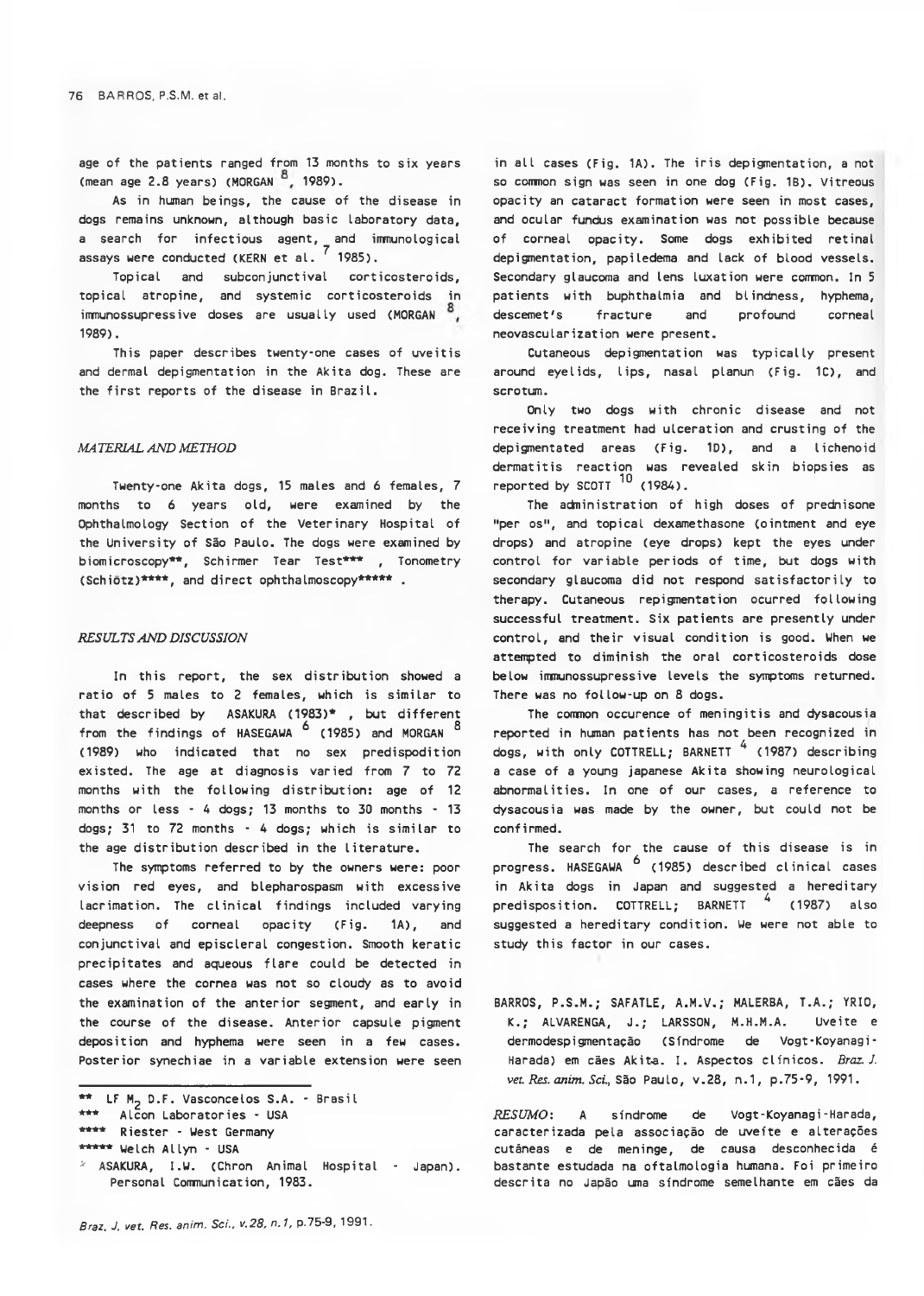raça Akita, sendo que relatos em outras raças e outros países como Canadá, Estados Unidos e Inglaterra foram feitos posteriormente. Descrevemos pela primeira vez no Brasil esta associação úveo-dermatológica em 21 cães da raça Akita. Caracterizada por uveíte e despigmentação ao redor das pálpebras, lábios, narina e escroto podendo haver ulceração com formação de crostas nestas regiões. A administração de altas doses de corticosteróides é o tratamento de eleição.

*UNTTERMOS:* Uveite, despi gmentação; Síndrome de Vogt-Koyanagi-Harada; Cães

### *REFERENCES*

- 01-ASAKURA, S.; TAKAHASHI, K.; ONISHI, T. Vogt-Koyanagi-Harada syndrome (Uveites diffusa acuta) in the dog. *Jap. vet Med.,* v.673, p.445-55, 1977.
- 02-BUSSANICH, M.N.; ROOTMAN, J.; DOLMAN, C.L. Granulomatous pan uveitis and dermal depigmentation in dogs. *J. Amer. Anim. Hosp. Ass.,* v.18, p.131-8, 1982.
- 0 3 -CAMPBELL, K.L.; MCLAUGHLIN, S.A.; REYNOLDS, H.A. Generalized leukoderma and poliosis following uveitis in a dog. *J. Amer. Anim. Hosp. Ass.,* v.22, p . 121-4, 1986.
- 04-COTTRELL, B.D.; BARNETT, K.C. Harada's disease in the Japanese Akita. *J. small Anim. Pract.,* v.28, p.517-21, 1987.
- 05-FABRIES, L. Syndrome "VKH" chez le chien. Au sujet de deux cas cliniques. *Prai. méd.-chir. Anim. comp.,* v . 19, p.393-7, 1984.
- 06-HASEGAUA, A. Mucocutaneous ocular syndrome in Akita dogs. Anim. Eye Res., v.4, p.17-21, 1985.
- 07-KERN, T.J.; WALTON, D.K.; RI IS, R.C.; MANNING, T.O.; LARATTA, L.J.; DZIEZYC, J. Uveitis associated with poliosis and vitiligo in six dogs. *J. Amer. Vel Med. Ass.,* v.187, p.408-14, 1985.
- 08-MORGAN, R. Vogt-Koyanagi-Harada syndrome in humans and dogs. *Compend. Contin. Educ.*, v.11, p.1211-8. 1989.
- 09-ROMATOWSKI, J. A Uveodermatological syndrome in an Akita dog. *J. Amer. Anim. Hasp. Ass.,* v.21, p.777-80, 1985.
- 10-SC0TT, D.W. Lichenoid reactions in the skin of dogs: clinicopathologic correlations. *J. Amer. Anim. Hasp. Ass*., v.20, p.305-17, 1984.

*Recebido para publicação em 09/10/90 Aprovado para publicação em 19/02/91*

*Braz. J. vet. Res. anim . Sci., v.28, n. 1,* p.75-9, 1991.

**HALLY** 

 $2P$  and  $P$ 

 $1 - 1$